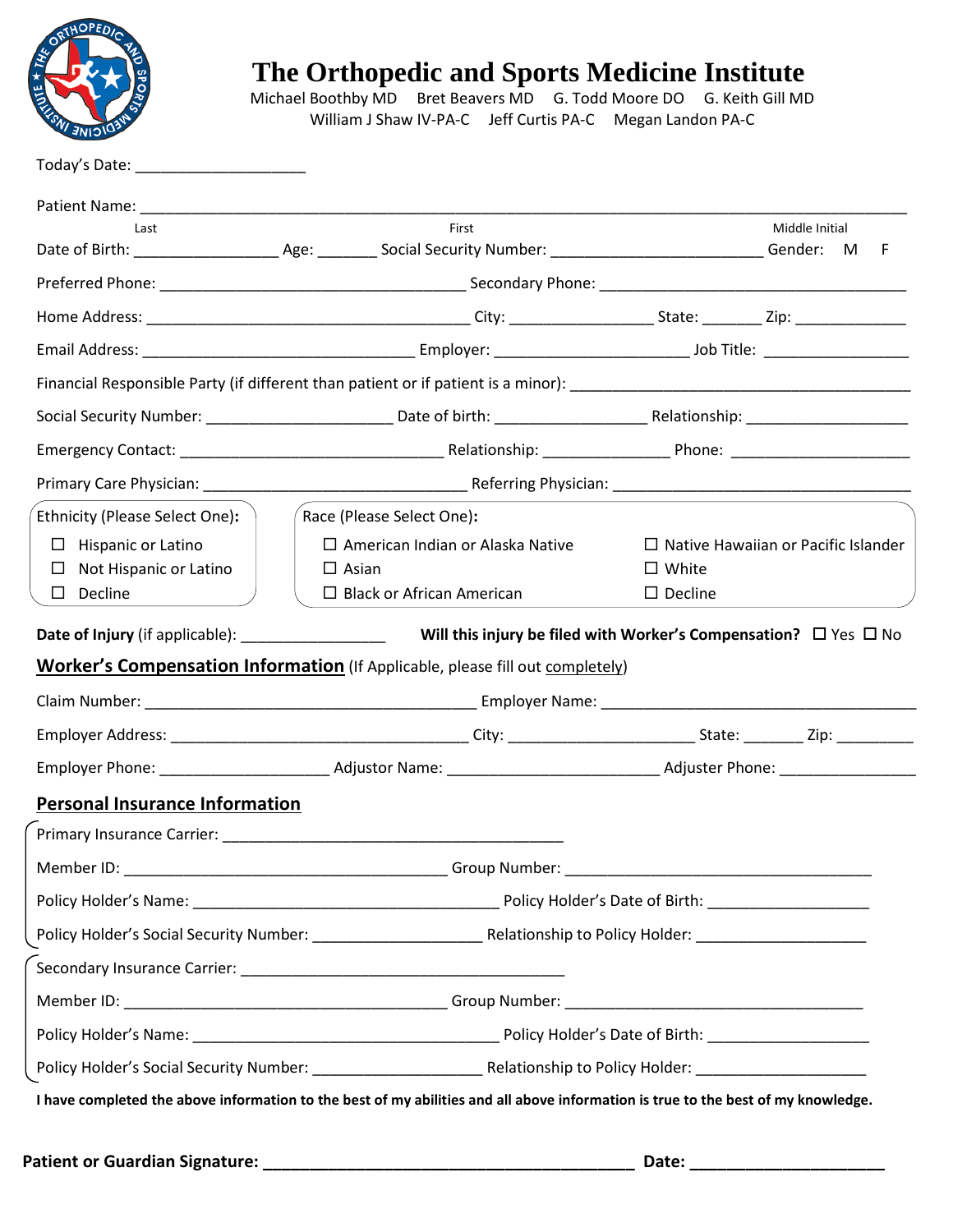

Michael Boothby MD Bret Beavers MD G. Todd Moore DO G. Keith Gill MD William J Shaw IV-PA-C Jeff Curtis PA-C Megan Landon PA-C

Preferred Pharmacy: \_\_\_\_\_\_\_\_\_\_\_\_\_\_\_\_\_\_\_\_\_\_\_\_\_\_\_\_\_\_\_\_\_\_\_\_\_\_\_\_\_ Pharmacy Phone: \_\_\_\_\_\_\_\_\_\_\_\_\_\_\_\_\_\_\_\_\_\_\_\_\_\_\_\_\_\_

\_\_\_\_\_\_\_\_\_\_\_\_\_\_\_\_\_\_\_\_\_\_\_\_\_\_\_\_\_\_\_\_\_\_\_\_\_\_\_\_\_\_\_\_\_\_\_\_\_\_\_\_\_\_\_\_\_\_\_\_\_\_\_\_\_\_\_\_\_\_\_\_\_\_\_\_\_\_\_\_\_\_\_\_\_\_\_\_\_\_\_\_\_\_\_\_\_\_\_\_\_

Are you currently taking any medications?  $\Box$  Yes  $\Box$  No  $\Box$  See list provided

**\*\*Please include all blood thinning medications and any prescribed weight loss pills on the list below.\*\***

| Medication | Dose | Frequency |
|------------|------|-----------|
|            |      |           |
|            |      |           |
|            |      |           |
|            |      |           |
|            |      |           |

Have you had any past problems with anesthesia?  $\Box$  Yes  $\Box$  No If yes, please explain:

Height: \_\_\_\_\_\_\_\_\_\_\_\_\_\_\_\_ Weight: \_\_\_\_\_\_\_\_\_\_\_\_\_\_\_\_

## **Chief Complaint**

Reason for your visit today (Please specify Left and/or Right Side):

| Symptoms (Check all that apply): $\Box$ Sharp Pain $\Box$ Dull Pain $\Box$ Numbness $\Box$ Tingling $\Box$ Stiffness $\Box$ Burning Sensation |  |  |  |
|-----------------------------------------------------------------------------------------------------------------------------------------------|--|--|--|
| <b>Additional Symptoms Not Listed:</b>                                                                                                        |  |  |  |

\_\_\_\_\_\_\_\_\_\_\_\_\_\_\_\_\_\_\_\_\_\_\_\_\_\_\_\_\_\_\_\_\_\_\_\_\_\_\_\_\_\_\_\_\_\_\_\_\_\_\_\_\_\_\_\_\_\_\_\_\_\_\_\_\_\_\_\_\_\_\_\_\_\_\_\_\_\_\_\_\_\_\_\_\_\_\_\_\_\_\_\_\_\_\_\_\_\_\_\_\_

\_\_\_\_\_\_\_\_\_\_\_\_\_\_\_\_\_\_\_\_\_\_\_\_\_\_\_\_\_\_\_\_\_\_\_\_\_\_\_\_\_\_\_\_\_\_\_\_\_\_\_\_\_\_\_\_\_\_\_\_\_\_\_\_\_\_\_\_\_\_\_\_\_\_\_\_\_\_\_\_\_\_\_\_\_\_\_\_\_\_\_\_\_\_\_\_\_\_\_\_\_

\_\_\_\_\_\_\_\_\_\_\_\_\_\_\_\_\_\_\_\_\_\_\_\_\_\_\_\_\_\_\_\_\_\_\_\_\_\_\_\_\_\_\_\_\_\_\_\_\_\_\_\_\_\_\_\_\_\_\_\_\_\_\_\_\_\_\_\_\_\_\_\_\_\_\_\_\_\_\_\_\_\_\_\_\_\_\_\_\_\_\_\_\_\_\_\_\_\_\_\_

\_\_\_\_\_\_\_\_\_\_\_\_\_\_\_\_\_\_\_\_\_\_\_\_\_\_\_\_\_\_\_\_\_\_\_\_\_\_\_\_\_\_\_\_\_\_\_\_\_\_\_\_\_\_\_\_\_\_\_\_\_\_\_\_\_\_\_\_\_\_\_\_\_\_\_\_\_\_\_\_\_\_\_\_\_\_\_\_\_\_\_\_\_\_\_\_\_\_

Date of Injury or when symptoms started: \_\_\_\_\_\_\_\_\_\_\_\_\_\_\_\_\_\_\_\_\_\_\_\_\_\_\_\_\_\_\_\_\_\_\_\_\_\_\_\_\_\_\_\_\_\_\_\_\_\_\_\_\_\_\_\_\_\_\_\_\_\_\_\_\_\_

Describe how the injury or problem occurred: \_\_\_\_\_\_\_\_\_\_\_\_\_\_\_\_\_\_\_\_\_\_\_\_\_\_\_\_\_\_\_\_\_\_\_

What treatments have you already tried: \_\_\_\_\_\_\_\_\_\_\_\_\_\_\_\_\_\_\_\_\_\_\_\_\_\_\_\_\_\_\_\_\_\_\_\_\_\_\_\_\_\_\_\_\_\_\_\_\_\_\_\_\_\_\_\_\_\_\_\_\_\_\_\_\_\_\_

**Was this injury work-related?**  $\Box$  Yes  $\Box$  No **Was this injury due to an auto accident?**  $\Box$  Yes  $\Box$  No

**\*\*Please be advised that OSMI does not treat injuries acquired by an accident where a third party entity is held liable for the incident (i.e. auto insurance, homeowner's insurance, etc.). OSMI only files claims on personal health insurance or worker's compensation, and accepts self-pay patients. Any appointment under other circumstances may be cancelled.\*\***

**I have completed the above information to the best of my abilities and all above information is true to the best of my knowledge.**

**Patient or Guardian Signature: \_\_\_\_\_\_\_\_\_\_\_\_\_\_\_\_\_\_\_\_\_\_\_\_\_\_\_\_\_\_\_\_\_\_\_\_\_\_\_\_ Date: \_\_\_\_\_\_\_\_\_\_\_\_\_\_\_\_\_\_\_\_\_**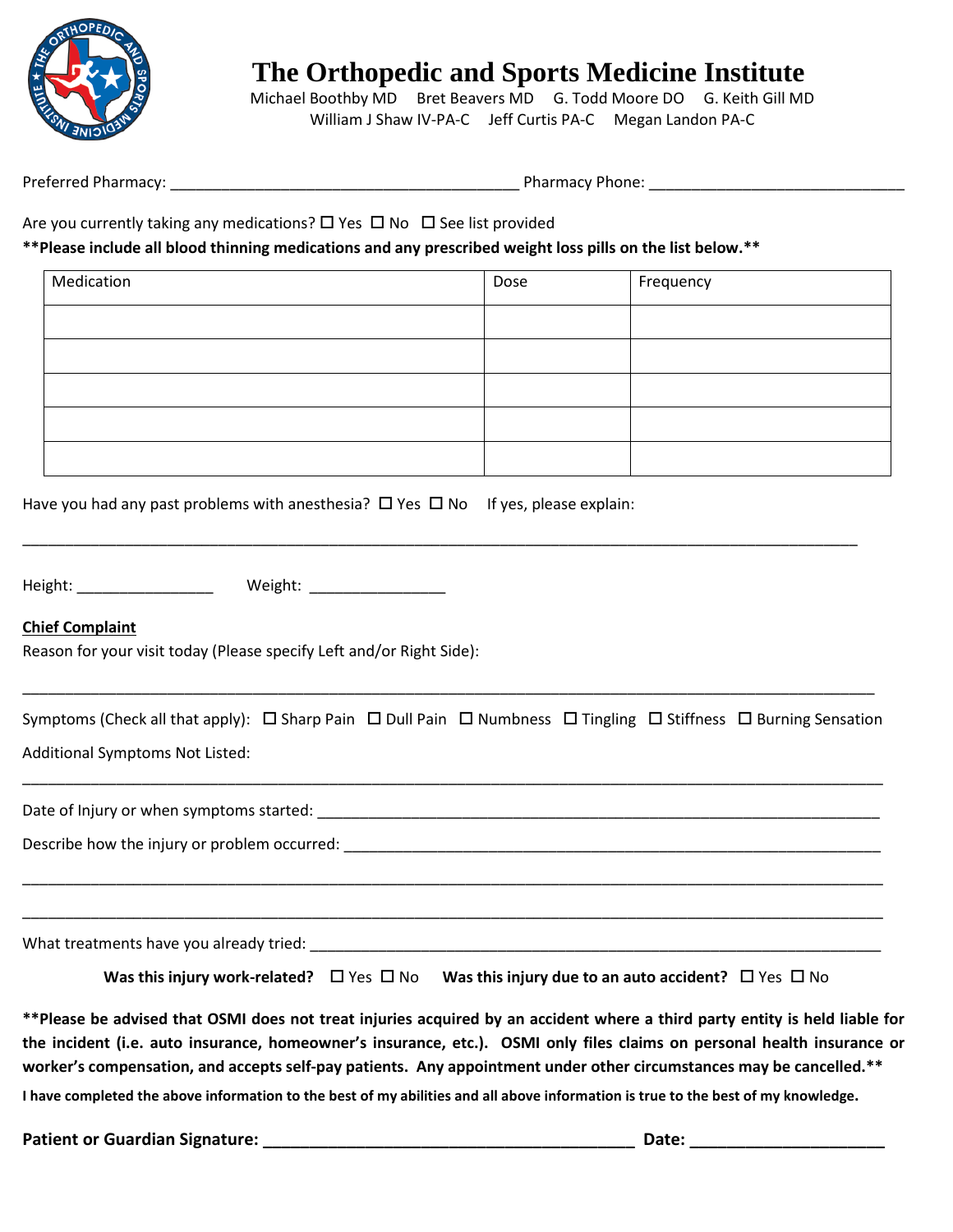

Michael Boothby MD Bret Beavers MD G. Todd Moore DO G. Keith Gill MD William J Shaw IV-PA-C Jeff Curtis PA-C Megan Landon PA-C

# **Acknowledgement and Acceptance of Privacy Notice and Practices (HIPAA)**

I acknowledge I have been given an opportunity to read the offices' Privacy Practices. I give my consent to release personal information for the purposes of treatment, referrals, and payment or healthcare operations and understand that I may withdraw this consent at any time in writing. I understand that my medical records may be transmitted electronically by fax and may be received in error by a third party. In the event that this should occur, I absolve the office of all liability. I give my consent to fax my records for the purposes of treatment, payment, or healthcare operations and understand that I may withdraw this consent at any time in writing. I also understand that I have the right to request restrictions as to how my health information may be used or disclosed. I understand that I have the right to revoke this consent, in writing, except where we have already made disclosures in reliance on your prior consent.

\_\_\_\_\_\_\_\_\_\_\_\_\_\_\_\_\_\_\_\_\_\_\_\_\_\_\_\_\_\_\_\_\_\_\_\_\_\_\_\_\_\_\_\_\_\_\_\_\_\_\_\_\_\_\_\_\_\_\_\_\_\_\_\_\_\_\_\_\_\_\_\_\_\_\_\_\_\_\_\_\_\_\_\_\_\_\_\_\_\_\_ \_\_\_\_\_\_\_\_\_\_\_\_\_\_\_\_\_\_\_\_\_\_\_\_\_\_\_\_\_\_\_\_\_\_\_\_\_\_\_\_\_\_\_\_\_\_\_\_\_\_\_\_\_\_\_\_\_\_\_\_\_\_\_\_\_\_\_\_\_\_\_\_\_\_\_\_\_\_\_\_\_\_\_\_\_\_\_\_\_\_\_

## **Other person(s) permitted to receive my medical records other than listed in the above paragraph:**

- $\Box$  No restrictions: OSMI may release information, if requested, to anyone.
- $\Box$  Restrictions: Please list who we may release information to regarding your healthcare below

### **I wish to be contacted in the following manner (Check all that apply):**

Home/Cell ph#:  $\Box$  Leave message with detailed information  $\Box$  Leave message with call back number only Work ph  $\#$ :  $\square$  Leave message with detailed information  $\Box$  Leave message with call back number only

#### **Office policies**

Please be advised that our office houses physicians, physician's assistants, and a physical therapy center. After you sign in, our receptionists will process your paperwork and get you in an exam room as quickly as possible. It is very important that you notify our receptionists of any address, phone number or insurance change **before** you are seen. The office may verify insurance coverage prior to services being rendered, however, it is ultimately the patient's responsibility to be mindful of their own insurance benefits; including any required referrals or authorizations. All charges will be submitted to your insurance company. Any remaining balance is the responsibility of the patient or their financial responsible party.

#### **Prescription Request**

Please contact your pharmacy to request medication refills. Your pharmacy will notify our office of your refill request. We require 24 hours for refill requests. Please be aware that refills received on Fridays or holidays may not be authorized until the next business day.

#### **Clinical Questions**

Please be aware if you call our office with a clinical question, our physicians and nursing staff are in clinic during the day and may not be called away from patients to speak to you. Our receptionists will get your message to our clinical staff and they will return your call as soon as possible. (NOTE: if you have recently had surgery, please notify our receptionist of any problem you are experiencing and she will immediately notify a member of our clinical staff.)

#### **Patient Forms**

Please be aware that we charge \$20.00 to complete the paperwork for any of the following: FMLA, long term or short term disability, thirdparty insurance (i.e., AFLAC, Unum, etc.). We require 4 business days to complete paperwork.

#### **No Show Policy**

Please be aware there will be a \$25.00 charge for any appointments that are missed or not cancelled 12 hours prior.

#### **I have read and fully understand the above information.**

**Patient or Guardian Signature: \_\_\_\_\_\_\_\_\_\_\_\_\_\_\_\_\_\_\_\_\_\_\_\_\_\_\_\_\_\_\_\_\_\_\_\_\_\_ Date: \_\_\_\_\_\_\_\_\_\_\_\_\_\_\_\_\_\_\_\_**